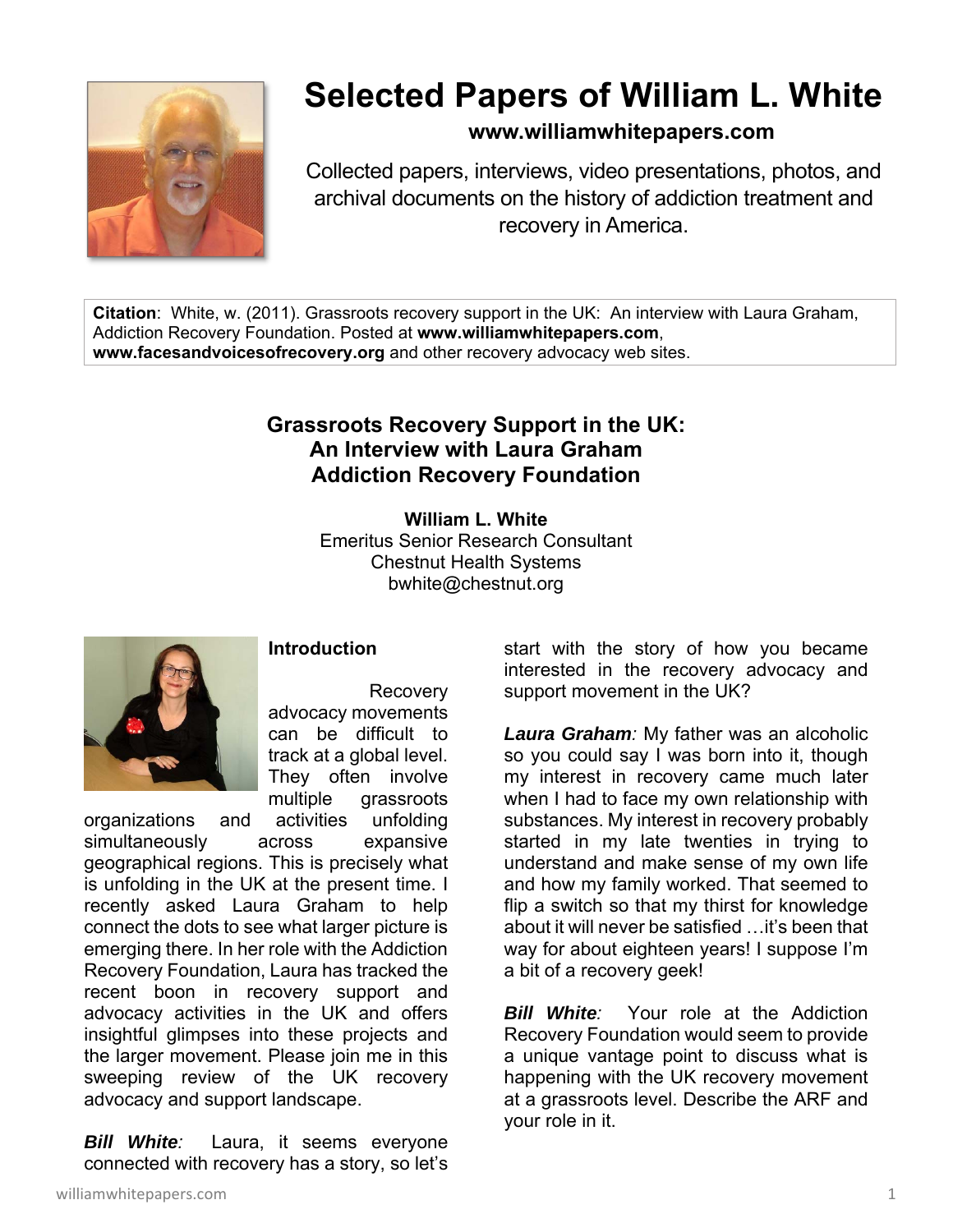*Laura Graham:* The ARF is a peer-run charity and was established in 1989 to provide advice, support and guidance to anyone suffering from addictions/dependencies and to those involved in their care; educate, teach and train professionals working with people with addictions in the methods and practices for prevention of and recovery from addiction/dependency and to conduct and disseminate research into the care and treatment of people with addiction or dependency problems.

ARF publishes the bi-monthly journal *Addiction Today*, an on-line newspaper on the website www.addictiontoday.org and organises the UK and European Symposium of Addictive Disorders (UKESAD). This is an annual three-day event in London with the sister annual symposium in Cape Cod (CCSAD).

 Most of the ARF team is in recovery including Deirdre Boyd, the CEO of ARF and Editor of Addiction Today who just celebrated 20 years in recovery. Deirdre is one of the most high-profile recovery advocates in the UK and highly respected for her courage and determination in supporting greater access to recovery for more people.

 I've been writing articles for *Addiction Today* for almost two years and have had a regular column, Laura Loves, Laura Loathes for just over a year. In Loves I highlight examples of good practice, record something that has inspired me or anything new that's going on which provides a positive contribution to our field. Loathes highlights areas that need improvement. This includes shoddy research, legislation that impacts negatively on recovery, and raising awareness about issues that require more thinking, debate, or direct action in order to challenge injustice. I find writing like this to be a cathartic experience. I used to go to conferences and rant about some of the nonsense being presented and assumptions or ideology demonstrated but now I have Loathes, I'm much better behaved!

 Since March, I've been working in the office at ARF as a guest researcher and I feel very privileged to be part of the team.

My usual role is an Independent Consultant undertaking research and policy and strategy development across the addiction, mental health and criminal justice spectrum. Having spent years working for government where I had to filter my opinion in public, and at times felt like a lone voice amongst my former colleagues, it's important for me now to be able to think out loud. I love working at ARF as we are all on the same page. It feels like coming home!

 We've just had the eighth UKESAD in May. UKESAD is the biggest symposium of its kind in Europe and this was the biggest so far with 600 people coming through the door from across the globe! A vast majority of delegates are people in recovery now working back in the addiction field. The UKESAD "buzz" is incredible and unique to this event. It's an amazing do and is the only event in the UK of this scale where people in recovery are norm rather than the exception.

*Bill White:* There is much talk these days about a rising recovery advocacy movement in the UK. How would you describe the rise and current state of interest in recovery in the UK?

*Laura Graham:* "Recovery" has become fashionable over the last few years in the UK. Obviously, it's always been here but recovery has suddenly become "the new black". However, there is a lot of confusion about what recovery means. For many years, we had a drugs policy that had harm reduction at its core. The focus has concentrated on reducing crime, reducing blood borne viruses, and getting as many people into treatment as possible. A disgraceful term used to describe the people targeted within this system is PDU abbreviated from Problematic Drug User with an emphasis on heroin and crack cocaine users. A few years ago, concerns started to be raised about the large numbers of people going into treatment but the tiny proportion of people leaving drug treatment. It was found that our treatment system has developed into a culture of a methadone script and not much else service and where abstinence-based treatment has become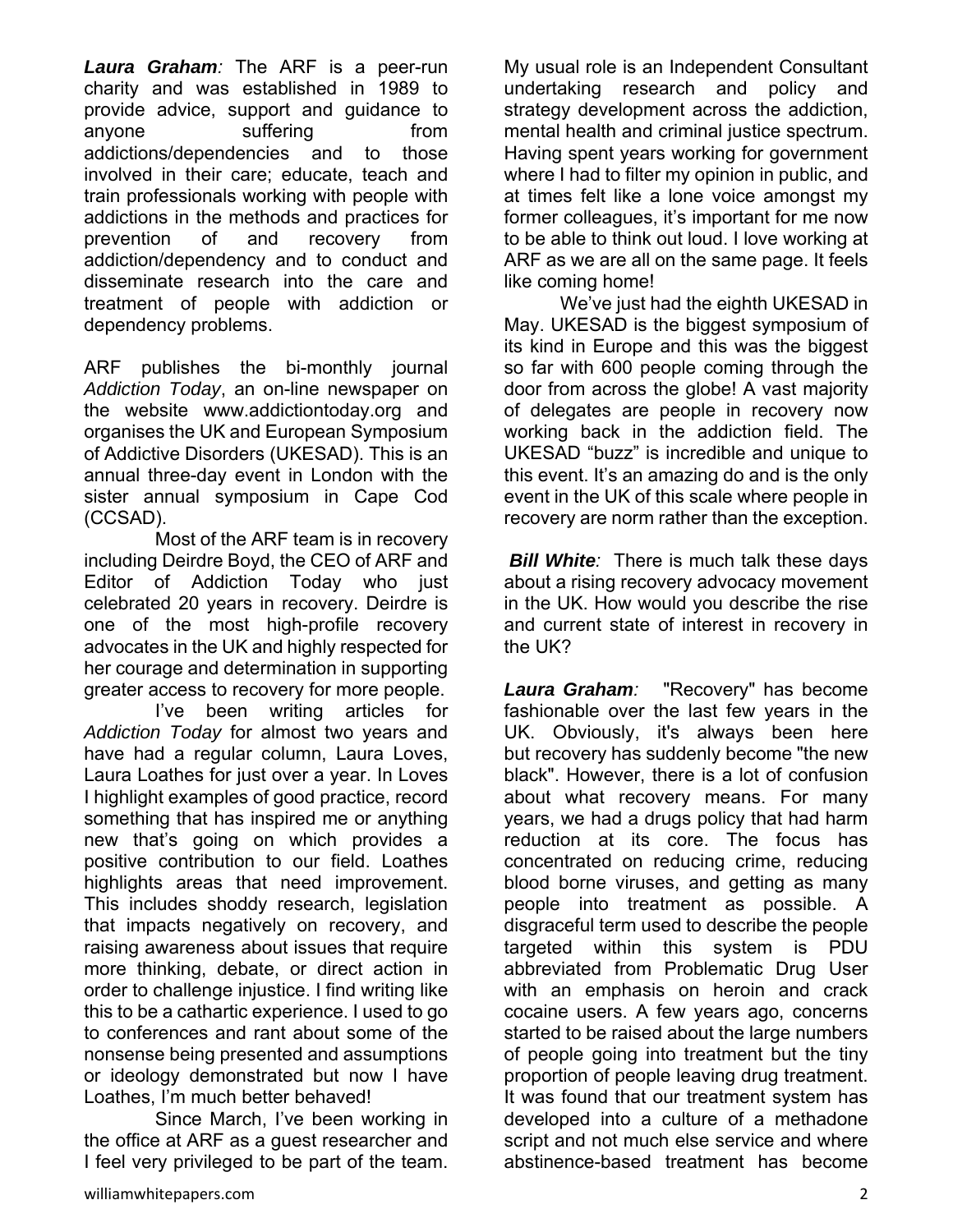marginalised. Some people have been stuck in this system for years. Additionally, there is very little mainstream treatment available for people requiring help with drugs other than heroin or crack. Very little help exists for alcohol or cannabis dependency and there is terrible denial about our prescription drug addiction problem.

 We have an incredible situation where drugs workers, commissioners and others in the field don't even know what residential rehab is, they've never been encouraged to visit one or trained how to refer a client to one, never met anybody in recovery and have never been to any fellowship or other mutual aid meetings. It is stunning that only 2% of people seeking help with their drug problem have funded access to rehab.

 In December 2010, our government published a new drug strategy which attempts to put recovery at its core. Our politicians get it, the public gets it, our civil servants and commissioners don't and at times it seems they are determined to undermine it! This unfortunately means that recovery advocates are really having to work harder to be heard. Our civil servants are being supported by a few who have vested interests in retaining the status quo and are putting great effort into re-branding the system rather than changing it in line with the new strategy. Drug treatment is big business in the UK and for years has been dominated by some big organisations and others who it seems are in no hurry to change the way they work in order to help people get better than well.

 Despite their efforts, there are some great advocates and advocacy work and they are happy to stand up to this challenge and educate those who need it. I remain optimistic and I can even see some humour in the current debate. You really do have to laugh when you hear people say things like "there are some great drugs to support abstinence", or that people who are abstinent have high-jacked the recovery agenda.

*Bill White:* How would you describe the current status of AA, NA, SMART Recovery and other recovery mutual aid fellowships in the UK?

*Laura Graham:* The Fellowships continue to grow in the UK though sadly there are some areas where access is sporadic. It would be great to see more access to family groups. However, I do think there is a lot of myth about the Fellowships that we need to challenge, particularly the misunderstanding that it's a religious organisation or that that all meetings are the same when actually there's a huge variety to choose from. I think it's important that professionals in the field increase their understanding of mutual aid. For instance, it should be part of clinical training to experience a meeting. Without this how can they be expected to pass this on to their patients.

 SMART Recovery UK was becoming a viable choice in mutual aid here in the UK until their change of direction last year. Until then, SMART meetings were largely peerled. Now facilitation of a meeting can be professionally led or facilitated by anyone who is interested but not necessarily in recovery or affected in any way by substance problems. I understand that this is more aligned to the American model of SMART which I know is an absolutely tiny organisation in the US. Figures released by SMART recently showed that 89 meetings here are peer-led with 92 professionally facilitated. There is also a partnership arrangement for SMART and treatment providers here now which is subject to an annual license fee, compulsory training and restricted access to the SMART Manual so that it can no longer be downloaded from the UK website, etc. There's very little evidence to suggest that any of this has been helpful to the organisation who seem interested in growth but not really considerate of quality. There's been lots of celebration from the current Board about the "phenomenal growth" of SMART recently but it's clear from the meeting list that many of the original peer-led meetings have gone. They're not being nurtured. The emphasis is very much on quantity but not on supporting meetings to flourish. Since the changes, we don't know if people are engaging with SMART as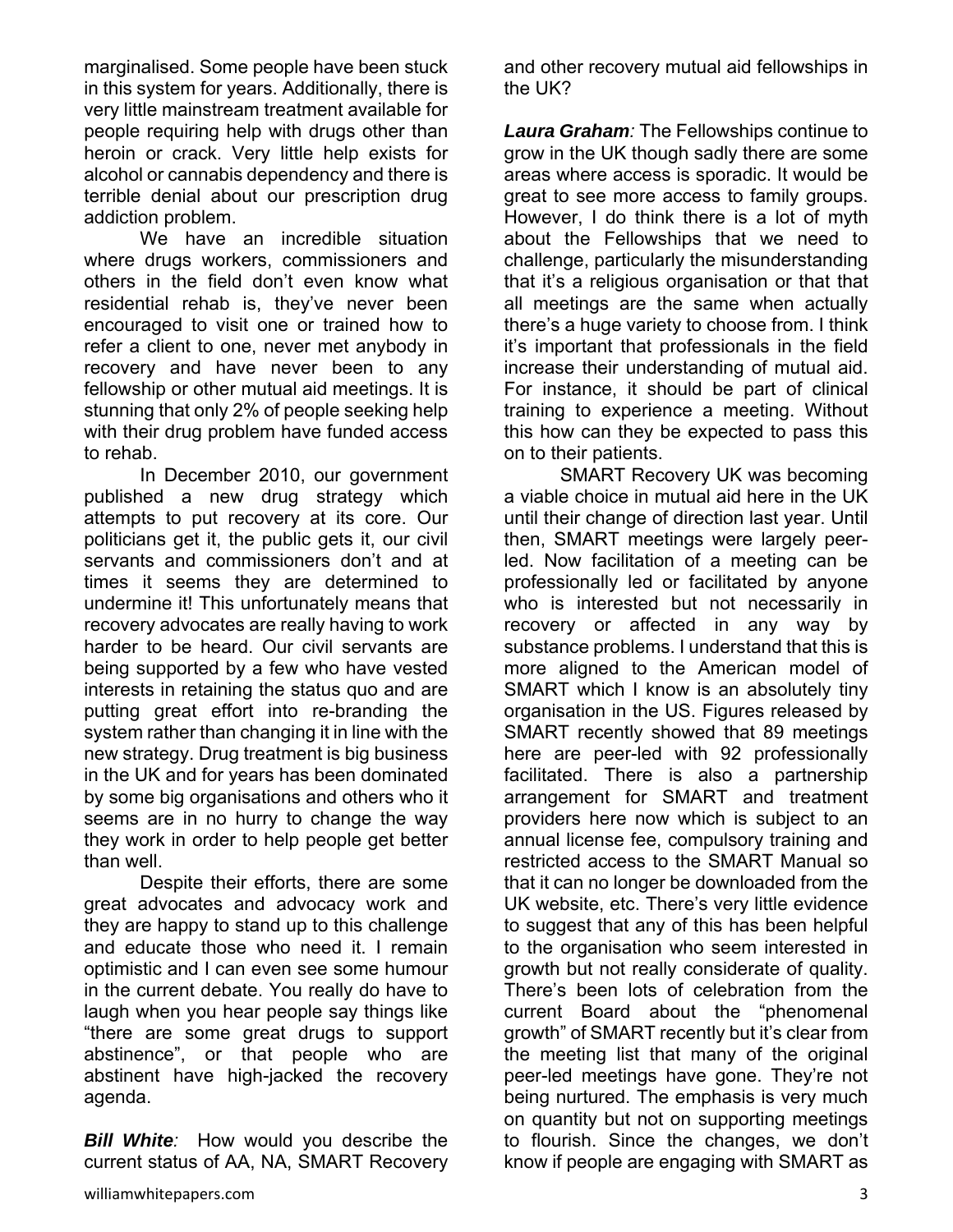a regular feature of their recovery, or if there is a high turn-over of people trying it once. So many of the original meetings have faded away, it's sad. Alcohol Concern developed a project to pilot SMART in England. Six sites were supported and monitored to further establish SMART, now only two of those remain, yet the partnership model links to this project. Of course, when money is involved in these types of situations they are always vulnerable.

really like peer-led SMART meetings. I was at the Bromley (Kent) meeting recently which is completely independent of the services and it was great. People in early recovery learning from people who have been on the journey for longer, many years longer for some. I think relying on the treatment services to provide professionally led meetings for the treatment services clients to access would struggle to capture that. Where would that experiential sharing happen? I can see that it is difficult for the current Board to understand what this part of SMART history represents and could potentially lead them. It is a shame that they lost Fraser Ross who could advise them. It's widely accepted that he's our SMART expert in the UK and he learned from experience. It's unfortunate that the current lot are repeating a lot of the early mistakes rather than learning from their own history.

 It's worrying that the current Board at SMART have not considered where this licensing of meetings could go. They seem quite content to do business with some big treatment providers, many have multi-million pound a year budgets. In this sense SMART is quite vulnerable to a takeover when financially they don't have the capacity to mount any legal challenge against the big organisations who could quite literally take the SMART model and do what they like with it, including re-branding and selling it. It's a shame that the SMART Board are blind to the value of the Twelve Traditions which have supported the longevity of the Twelve Step Fellowships as without such they can't really be considered alongside them. The Traditions and in particular a commitment not to professionalise, not to involve finance and not to have an opinion on outside issues

have protected the Fellowships from a lot of the current SMART debate. The Board are making very public statements at the moment including views on the treatment system, and about what SMART is based on assumption about what the Fellowship isn't which really isn't helpful in terms of recovery advocacy. The statements are that of the Board but are issued without consultation of the members so reducing the peer-led nature of the organisation even further. I think it is more accurate to refer to SMART as a volunteer organisation rather peer-led mutual aid. In that sense, it is not similar to the Fellowships. SMART has mutated into a very different organisation.

*Bill White:* There is a long history of recovery mutual aid in the UK, but recovery advocacy—the mobilization of people in recovery to create advocacy and peer recovery support organizations distinct from these mutual aid societies—seems a relatively recent development. How did such a movement develop in the UK?

*Laura Graham:* I think that in recent years the growth of these groups and recovery advocacy has largely arisen out in response to our treatment system which has supported the myth that people don't recover. The system has grown on the mantra that addiction is a chronically relapsing condition but where are the longitudinal studies to support this? One of the key things of recovery is resonance with something. For example, people stick with the *Big Book* because what they read resonates with them, it strikes a chord, it can't be ignored, it works. Similarly, if you hear something that strikes a chord but at a completely different end of the scale, you can't ignore that either. So when people in recovery keep hearing that people can't recover or similar and it is not their experience, or that of their peers, they have to speak up and the more who do, the more others will. It's an incredibly powerful message and I believe the system will change as the result. The myths and those who use them can't last.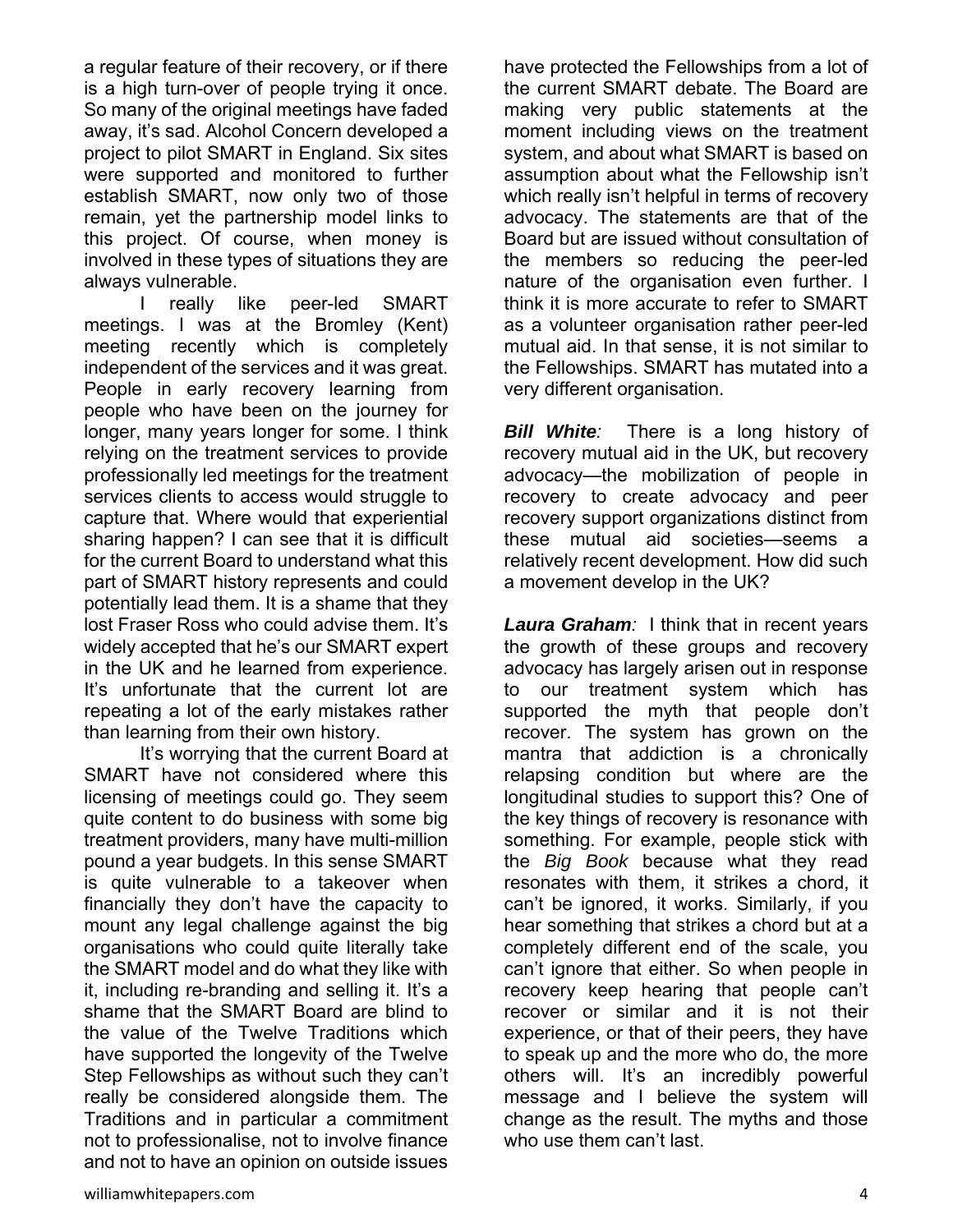I don't think our previous drug strategy has been helpful in the way people in recovery are perceived and a lot of challenging misconceptions has been required. If the message is continually sent out that drug users are criminals, infectious, must be contained or will die if they don't take their medicine forever you can understand why employers or landlords might be less than welcoming to people in recovery.

 So many of our really great recovery support organisations have come from people in recovery developing an idea based on what would have helped them but was missing or under-developed or poorly designed. Spaces to meet people and socialise is a biggy, advice hubs is another, and just support without much else is another. Largely, none of these organisations have relied on funding, or waited for an evidence-base, it's just happened with innovation, determination, skill, hard work and a deep belief that it's right thing to do.

*Bill White:* What are the key organizations that are providing leadership of this movement in England, Scotland and Wales?

*Laura Graham:* I am not sure that we have key leaders representing countries of the UK but we do we have pockets of recovery communities across the UK and it's relatively easy to identify the leaders or the driving forces within them.

We have organisations that are inspiring others to develop projects and it is individuals working in these projects that inspire others too. I think Jacquie Johnston-Lynch at SHARP (Self Help Addiction Recovery Programmes, an abstinence based structured day facility in Liverpool) and Carl Edwards at the Parkview Project in Liverpool are examples of that. Carl and Jacquie have been at the core of creating an environment for a recovery community to develop up in Liverpool. It was Jacquie and her team at SHARP who instigated the UK's first national recovery walk in 2009, although technically, Fraser Ross and the Highlands Faces and Voices of Recovery were the first recovery walk. A much smaller local event, on the same day as Liverpool but starting at a ridiculously early time of the morning so that the walk could cover about ten miles the Scottish Highlands followed by a party after. I get tired even at the thought!

 I think Norman Preddy, Karen Ozzatti and their team at the West Glamorgan Advisory Council on Drugs and Alcohol Abuse (WGCADA) in Wales are a similar example. Norman's just recently retired but WGCADA has been in operation for 31 years and does everything from general advice, needle exchange, 12-step treatment, posttreatment aftercare, family support, tenancy support, employer relations, Criminal Justice involvement, a Service User Network with its own facilities (the SUN Lounge) and The Pad for young people.

 Since 1997, the DOMINO project has run parallel to all their other services. DOMINO (Development of Motivation In New Outlooks) is led by a musician Keith Morgan, and provides a whole range of activities such as relaxation techniques, assertiveness training, computer classes, sport, gardening, cookery and music. Music is really loved here and they have a band called the Box of Frogs where people can learn to play any instrument they choose, they write their own songs, they produce CDs - people stay involved with DOMINO for years because it's such good fun. WGCADA are a great example of how an abstinencebased philosophy can co-exist with harm reduction to support individual requirements. If somebody suggests an activity that might help them, WGCADA go all out to facilitate it. They do camping trips out in the wilds of Wales and they have a mini-bus which they use to collect people to take them to AA/NA meetings and for drives out into the Welsh hills...where they have to walk back everyone says that this helps to get a good night's sleep in early recovery. It's the people who make a difference. WGCADA staff really do go that extra mile. There's a sense of family at DOMINO, everyone's welcome and people can stay for as long as they want.

 I think ARF have had a major influence on changing the current system. I'm in no doubt that if it wasn't for people like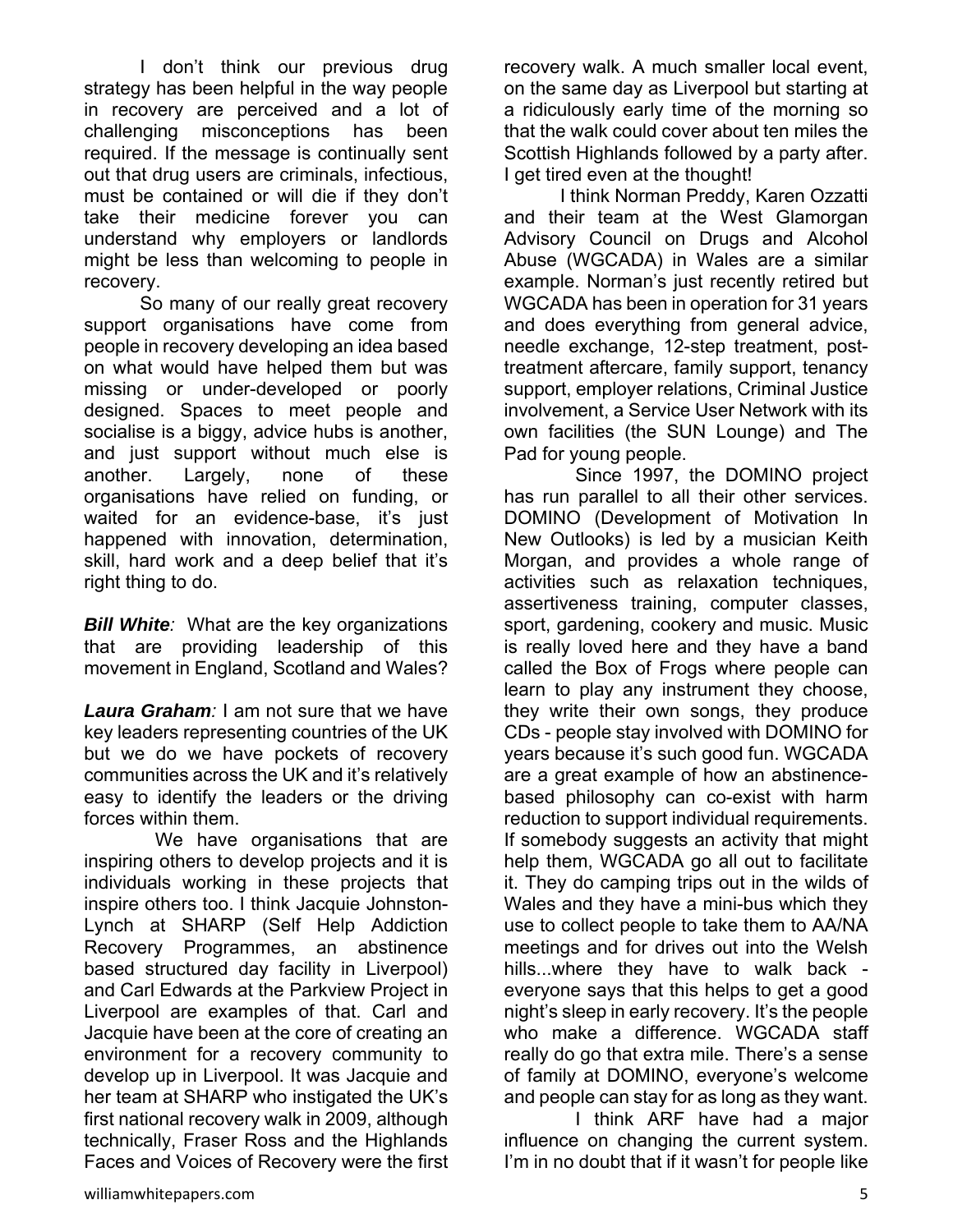Deirdre none of the current debate would be happening. It really hasn't been easy for her and she has had to take on some really tough attacks from detractors but she has never shifted from her advocacy work and is held in huge esteem for it. We're very lucky to have her although she will probably tell me off for saying it! For many years she was out in the wilderness as a recovery advocate but she carried on. It helps that she has a brain the size of a planet and is utterly charming.

 I think we are just starting to assess this moment in our history and where we're at and where we're heading. Some early analysis is already being debated and it is interesting to see key moments have included the ARF and the importance of UKESAD and *Addiction Today*. None of the work of ARF was ever really designed with the sole intention of developing a movement but it has happened organically, a movement has grown up around it as people have gravitated towards it. There's still a lot of work to be done and I think we're still making our history here Bill, so I think we're too young just yet to identify who and what.

 And it has to be said that a lot of the current interest in recovery and recovery advocacy has come from you and your work Bill. Over the last few years here your work has done the rounds on the conference circuit and in discussions. Thank you for this!

*Bill White:* How do you see the rising recovery advocacy movement influencing the design and delivery of addiction treatment in the UK?

*Laura Graham:* Earlier this year, ARF were approached by various residential rehabs in the UK who were concerned about the lack of funded places available to people in need of rehab. After many discussions, the Concordat was formed (convened by ARF). Concordat is made up of 50 -60, of the UK's residential rehab providers, mostly independent and small charities run by people in recovery and some of the larger charities like the Salvation Army and RAPt, to campaign for greater access for people needing rehab. As I said earlier, currently only 2% of people seeking treatment get improve access for many more. It is quite shocking that people seeking treatment are placed on a waiting list when rehabs can provide a place immediately! It is also shocking that people who need help are bumped around inappropriate services for years before they can secure a place in rehab. It's only since Concordat was formed that these issues are being discussed but some of the evidence now being gathered is horrific – we know of people who are virtually dying on the doorstep at the rehab or turning up with broken bones and they have been engaged with other treatment services for years! Or people who have been asking for a place in a rehab for years only to be denied a place on the assumption by drugs workers in day services or their GPs that "it won't work", or "you don't need it"! People have to try and exhaust every other avenue first – it's madness. We know of people who have been stable on methadone for a period who ask for rehab only to be placed on a waiting list because those who are less stable and in desperate clinical need have priority! This is purely a commissioning issue as the rehabs have empty beds and there is absolutely no need for prioritisation! There's an awful culture which has developed in recent years that has created skepticism around rehab which has led to this situation which really has to be challenged. It's cruel and such an inhumane way to treat people! I think it's a human rights issue, denying people access to good treatment and pushing them in direction of inappropriate "treatment" until their condition has worsened so that they are offered rehab as a "last resort"!, all those wasted years, heart ache for the individuals and their families, all that unnecessary suffering! It's twisted! Concordat formed as a group earlier

referred to rehab and Concordat is hoping to

this year and has already achieved a great deal with their campaign. This has included raising awareness about the lack of access to rehab, are educating policy makers and politicians about what residential rehab can do, challenging much of the misinformation, ignorance and mythology about rehabs and gathering data for research. I love working with Concordat who have real passion for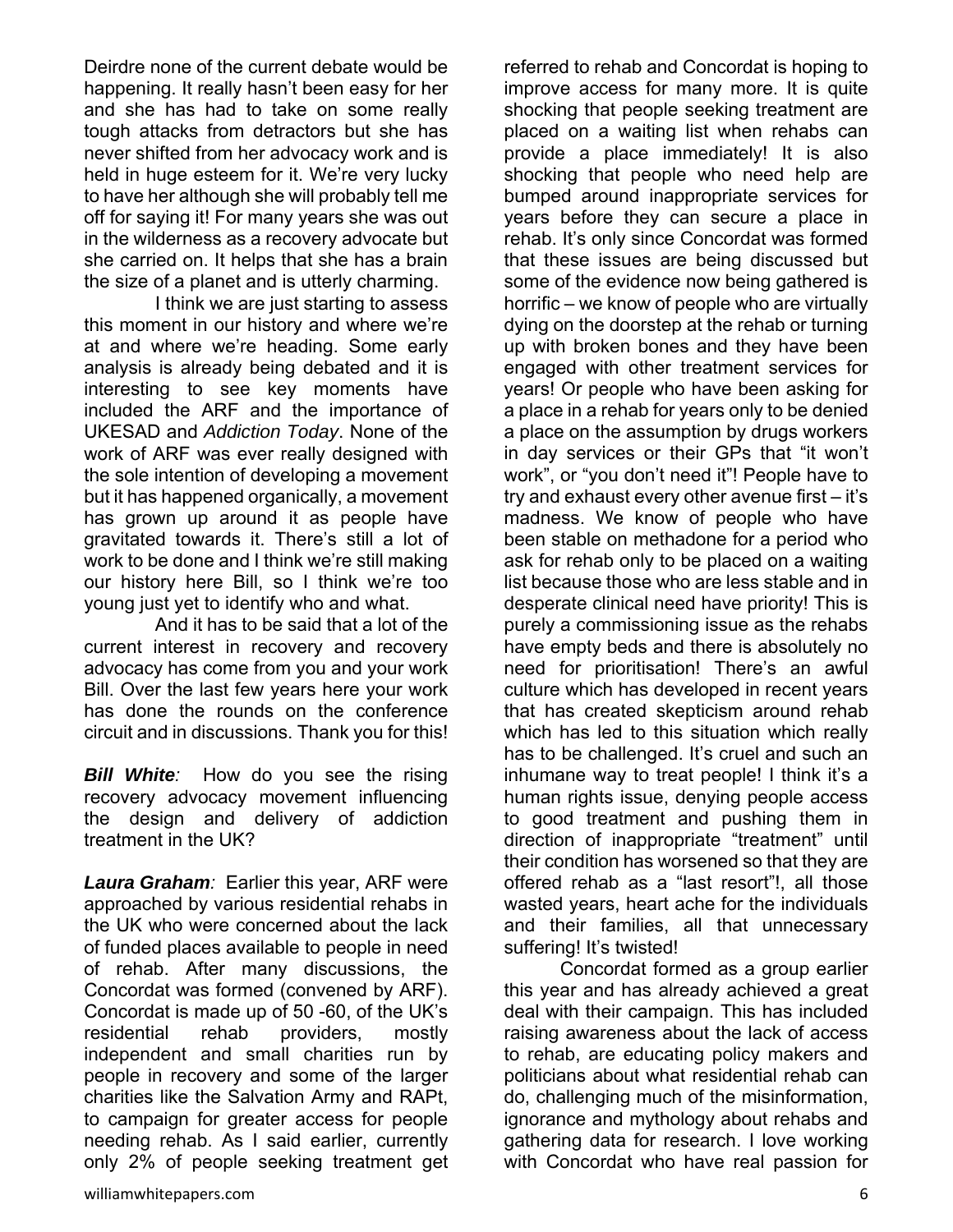what they do in helping people to get well and the dignity with which they conduct their campaign and support each other. It is interesting when we discussed leadership earlier as the individuals of Concordat speak as one voice with a shared aim and I don't think any would be comfortable with a leadership role. Concordat works within eight principles, influenced by the Twelve Traditions. Principles over personalities I guess!

*Bill White:* Is anything being done to support and mobilize those who have completed residential rehab?

*Laura Graham:* Yes, an offshoot of the Concordat is the mighty Graduates! The clue is in the title, they are a network of people who have graduated from residential rehab and who want to be involved in the Concordat campaign in supporting greater access to rehab. They have also said that they as "graduates" of treatment they don't feel represented by other groups which have a tendency to focus on "service users". Additionally, the debate around what recovery is at the moment has caused confusion to the point where those who have graduated from treatment are joining "recovery groups" but are having to explain that they are in "abstinent recovery" rather than using less, using differently or on substitutes and all the other shades of recovery currently up for debate. So, now the Graduates have a representative body and they are huge… about 20,000 people from across the UK so far and growing as the word gets around, and this is before any official launch! Already, the Graduates are meeting their local MPs, working locally to raise awareness, challenging perceptions, and as they are drawn from such a diverse population they are all bringing their individual skills, experience and resources to the party – real people power drawing on their group assets …extra-ordinary, an army of rehabilitation revolutionaries! Watch this space!

*Bill White:* I would like to talk about what you see as some of the more innovative approaches to recovery support in the UK.

*Laura Graham:* Perhaps we could start with RIOT (Recovery Is Out There) which is led by the young and handsome James McDermott. James set up RIOT, an abstinence based organisation when he was about six months into his recovery with support from Noreen Oliver OBE, founder of BAC O'Connor (a peer-run residential rehab' in

Burton). RIOT provides recovery champions to local community-based treatment services and criminal justice services. RIOT also works with the local police to go into schools to give talks about substances and addiction. As an example how unique this group are James told me a story about how, whilst on a school visit, James looked out over an assembly hall where a large group of children were listening intently he had a flashback to his own schooldays. He instantly thought where would he be if this talk had been offered to him at their age. So he excused himself from the hall and went to the school "smokers" hideout (which is where he would have been!). There he found kids smoking and as he says "the ones who really needed to hear what he had to say". So he chatted with them about his experience and got the response "well you don't look like drugs did you any harm" - James responded by taking his false teeth out...the kids were horrified!

 RIOT was also involved in a poster campaign in GP surgery's showing the face of drug use (James modeled a crackpipe burn on his lip, etc.) which he says made his mum cry with pride!

 RIOT doesn't follow a programme but works as a positive face of recovery - I used to work for the National Offender Management Service developing the offender drug strategy and would have RIOT join me at conferences to enhance what I was trying to promote and help me to educate prison staff, police and probation staff that change does happen. Alongside ARF, RIOT are also members of the UK Recovery Group, a lobby group which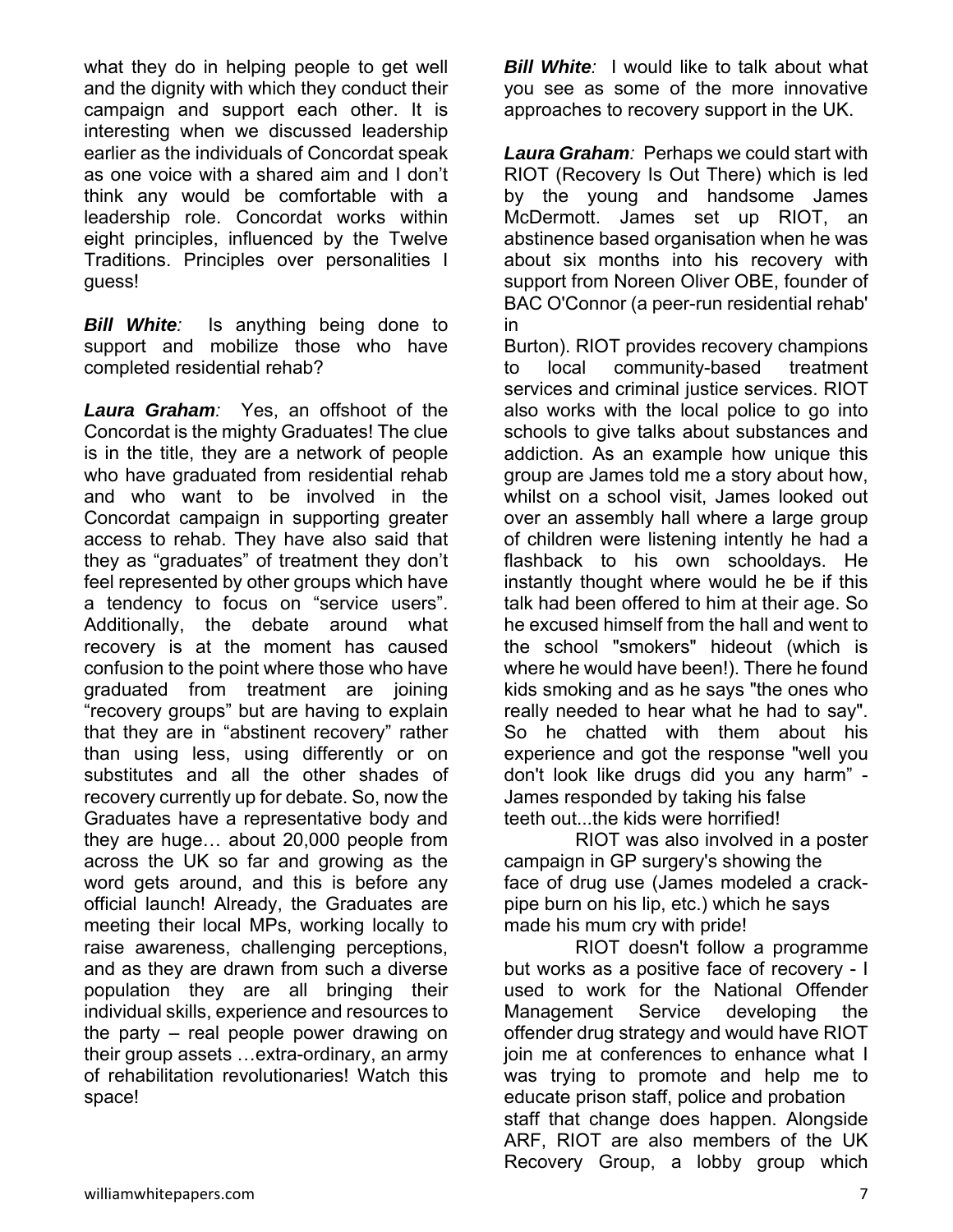campaigns for an improved treatment system in the UK. This involvement has meant that RIOT has received a great deal of

political interest. An incredible achievement for such a young organization where they now have funding enough to have four paid Recovery Champions.

*Bill White:* If you were to pick an organization that links music and recovery, what would be the first that comes to mind?

*Laura Graham:* I've already mentioned DOMINO's Box of Frogs but we also have a wide variety of other projects. For example, we have Jim Smith and his Two Different Roads whereby he travels to rehabs across the UK and across the world with his guitar and tells his addiction and recovery story through music, encouraging others to do the same. He's about to tour America soon visiting music projects under a Winston Churchill Fellowship where he'll bring back learning from the States and apply it to his work here.

 On a larger scale, we have John Sinclair, former keyboard player with Ozzy Osbourne, now in recovery who offers Motivation Through Music at his recording studio in the Scottish Highlands. Additionally, he is part of a project called "Rock School" where he and a group of musicians travel across the country in order to engage marginalised young people and adults in a musical performance of their choice. Over three days the participants come up with a play list, learn an instrument to be part of the band with a grand performance in front of an invited audience on the final day. This has been amazing in developing interests, building confidence and self-esteem, developing the ability to be part of a team (the band!), instilling discipline and time management, raising awareness about addiction and recovery and just really good fun with wide appeal.

*Bill White:* What other efforts have there been to integrate music and recovery support?

*Laura Graham:* We do like our music! Some examples are London- based recovery cover band, The Should Be Deads, and they're are all about "steps, hugs and rock 'n' soul" (rather than sex, drugs and rock 'n' roll), playing to a broad crowd including fellowship conventions here and in Europe as well as performances to raise funds to support other projects in the recovery arena.

 Liverpool –based, The Raucous Chorus Recovery Chorus singing group (hosted by SHARP) tour the country. Recovery Cymru have For-Matt which work on a similar basis to DOMINO in that everyone can get involved.

*Bill White:* Are there other organizations that integrate the arts into the recovery support process?

*Laura Graham*: An example of that would be the Outside Edge Theatre Company based in London. This is 11-year-old "chemically-independent" theatre company led by Founder and Artistic Director Phil Fox. The company welcomes anyone affected by substance misuse to be involved in writing, performing, and directing plays. They run support groups on Tuesday nights including an informal group of people in early recovery with little or no experience of drama but with an emphasis on having fun and another group for people further down the road of recovery to develop performance projects. To join the later group people must have attended at least three of the earlier groups. They have just started a women only group on Thursday evenings. Outside Edge use theatre and performing arts to give people affected by

addiction a voice, enabling them to reach and recognise their potential,

find an identity and build skills and confidence. All performances are based

on lived experience - I've seen about five of their plays and they are

truly powerful and educational. They also provide audience participation

performances which are great. They run a short play about someone affected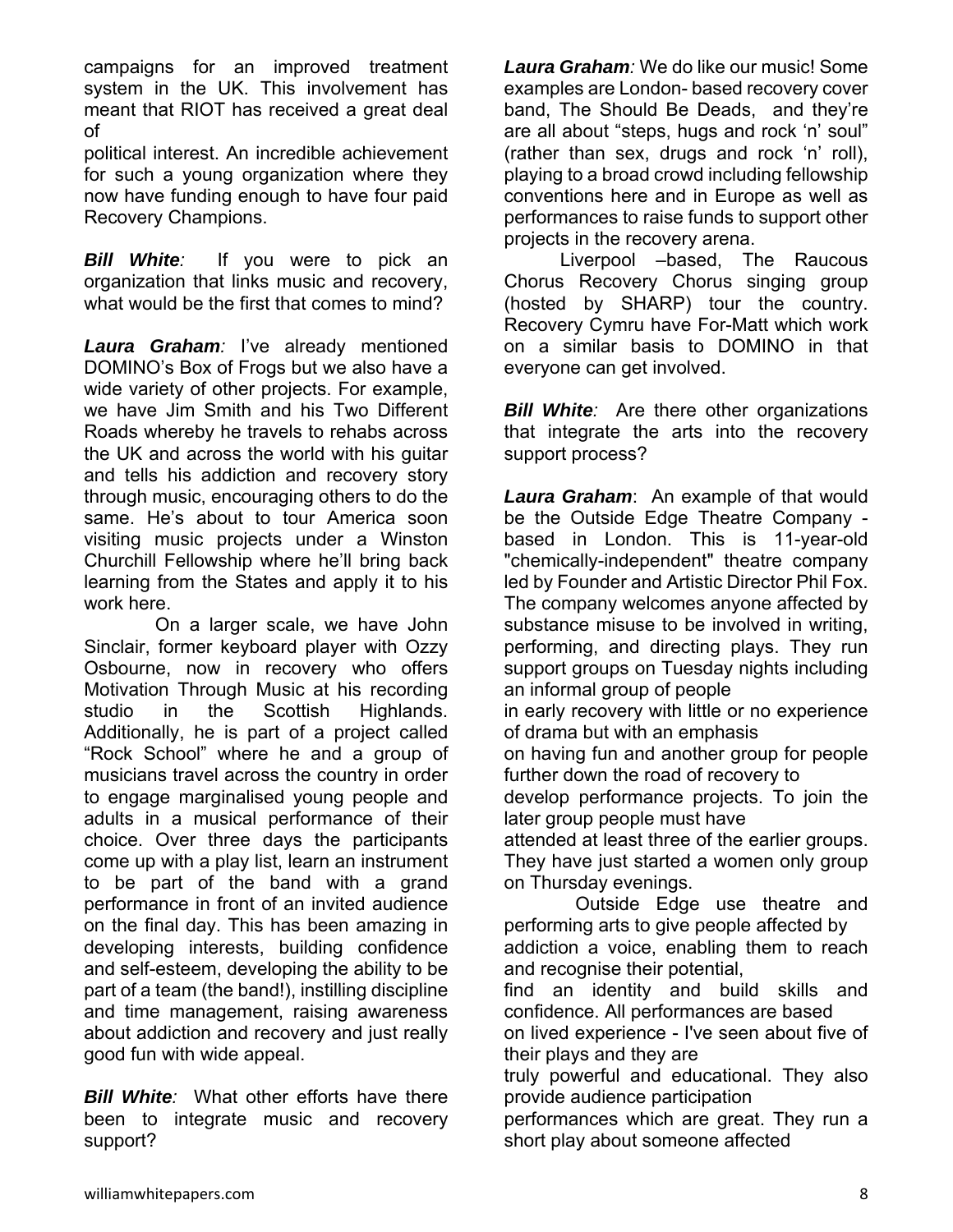by substance misuse which usually has a sad ending (as the result of poor

professional involvement or lack of support) and then asks the audience to come up with a more positive ending. The audience then re-start the play and join in at critical

moments so that the ending changes - one play ended with the audiences wish

that one of the key players murders the bad guy so they could get alcohol

treatment in prison! (That's the hope we have in our treatment system!). It

acts as a very effective training tool. Outside Edge also take their interactive plays on tour around UK treatment facilities so that clients can work through their own scenarios and gain a greater awareness of relapse triggers and how to deal with real life situations and stay safe ahead of leaving treatment – like a rehearsal for life post-treatment.

 A big English actor, Larry Lamb (formerly of EastEnders – the most popular soap opera on UK TV and Gavin and Stacey – the nations favourite comedy show) has just become an Ambassador for Outside Edge. And they have Jimmy Page (of Led Zepplin) as one of their Patrons and he has recently been joined by the actor Gary Oldham. Outside Edge are currently working on "Substance Misuse – The Musical", music again you see!

*Bill White:* What other recovery-linked theatre activities are you witnessing?

*Laura Graham:* We have Genie in the Gutter, a theatre and film company linked to Carl Edwards at the Liverpool-based Parkview Project (residential rehab). They have produced some great stuff including some really helpful films about the treatment system and recovery.

*Bill White:* You have referenced the growth of recovery cafés.

*Laura Graham:* We've had a few recovery cafes spring up in recent years which is great though we have this in our history with the early Temperance Bars in Scotland.

Recently, there are regular café evenings and day events across the UK providing a

 We are now getting designed for purpose recovery cafes too. The Brink a recovery social enterprise is about to open which will be a really great place to socialize in a multi-purpose venue for the recovery community and the mainstream public to eat, drink and socialize in central Liverpool. The Brink will offer hot and cold food and nonalcoholic drinks seven days and nights per week and intends to promote health and well-being initiatives through a programme of exciting creative and cultural events. There are plans for bike clubs, baking clubs, yoga clubs… any suggestions are welcome.

 Later in the year, the O'Connor Gateway Charitable Trust cafe will open in Staffordshire and will be inspired, managed and staffed by people who have completed BAC O'Connor abstinence based programme in paid and voluntary work placements. The café will provide a "Victorian style tea-room" with homemade food, a shop, an internet café, a gym, complementary therapies, and in the evenings a drug and alcohol-free lounge with a pool table and wide screen TV's for all major sporting events. There will a space for a broad range of peer-led mutual aid groups including family groups to run throughout the day and evening.

*Bill White:* Are there other recovery-focused social outlets emerging?

*Laura Graham:* Godspeed (meaning successful journey) is one example of such an outlet. Since November 2009, Godspeed has operated as a monthly nightclub in London's King Cross led by recovering DJs Tony Gordon (aka Fat Tony), Mark Pavey and Boy George. The venue is an up-market nightclub which, on Godspeed night has its bar removed and replaced with mocktails (Safe Sex on the Beach, Virgin Mary,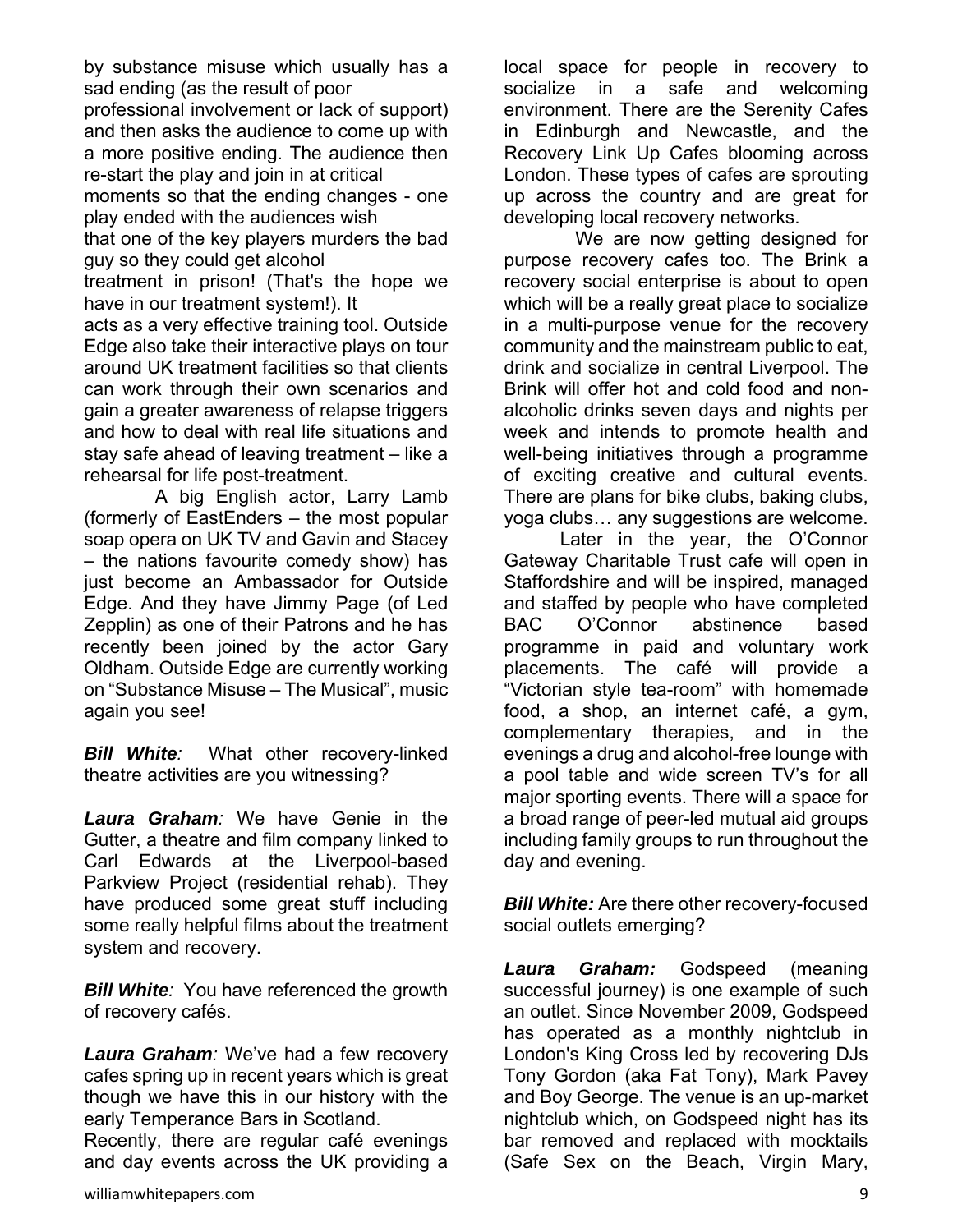Sunrise (no tequila) etc.) and no drugs everyone is frisked on the way in but I think anyone who tried to deal drugs or was drunk or drugged in there would stand

out like a sore thumb so I think it's more selfpoliced than risk managed.

It attracts people in recovery but also in residential rehab which is a

tremendous development - going out nightclubbing whilst in treatment! People can go there with their sponsors, their recovery groups or on their own.

wrote about Godspeed for *Addiction Today* and I interviewed a few clubbers for the article and mostly they said it was their first experience of sober dancing, and they loved it because they felt safe and accepted. I was completely blown away by the atmosphere - incredible energy and everyone wanted to talk! A really great place and one of the most exciting developments of the last few years! Apart from being really good fun, its high quality, and the DJs are cool - a

powerfully attractive combination for younger people but also for us old ravers!

*Bill White:* What other projects come to mind when you think of innovations in recovery support?

*Laura Graham:* I would have to include the Freedom from Addiction Project on any such list. Founder and project coordinator Gary Topley set up this peer-run and peer-led project in Derbyshire last year for people with alcohol problems. This came from Gary's personal experience that very little support was available for people experiencing problems with alcohol to become empowered and inspired to have better lives.

 His group meets every Tuesday evening in a space provided in a GP surgery and offers non-judgmental peer support to promote well-being and recovery in a safe environment. During this meeting the group are able to work through some of their issues relating to alcohol, or the time is used to plan future activities including social events and raising awareness about the dangers of alcohol, or do fun stuff like quizzes or design Free from Addiction Project promotional materials. Last year, the group was offered some wasteland by the Local Authority and they have now established quite a sizeable allotment where they are growing fresh vegetables. This is a fantastic development as it provides a lovely hobby, exercise and fresh air as well as fresh healthy homegrown food! Thanks to the efforts of those involved, the wasteland has now been rejuvenated into on oasis of calm, so good for the wider local community.

 Gary's group are also about to participate in a scheme called "Care Farm" in order to support local farmers in their community. The UK's farmers have suffered in recent years following health scares (mad cow disease, foot and mouth etc.) and the demand for cheaper food and intensive farming. Care Farm helps by providing a regular stream of volunteers to help out with crops, collecting eggs, building sheds etc. The group also have regular training with their local gym and enjoy going out and about as a group of friends to comedy clubs, to see a film or the theatre. They would like to do more but are as yet unfunded and are therefore restricted to a limited budget. However, they 're keen to support others in related fields. This includes, in the near future a sponsored parachute jump to raise funds for the British Liver Trust.

 Gary has won awards for this project including Peak (District) FM Local Hero Award 2010, and Derbyshire Times Pride of Chesterfield Award 2011.

*Bill White:* Another project we have discussed is Recovery Cymru. Could you describe this for our readers?

*Laura Graham:* Recovery Cymru (RC) is a mutual aid support community in Cardiff for people in or seeking recovery. Founded by Sarah Davies in March 2010, achieving charity status in January 2011, from the origins of a weekly support group established two years before. RC members have a shared passion about developing and strengthening recovery communities and support and empower people to initiate and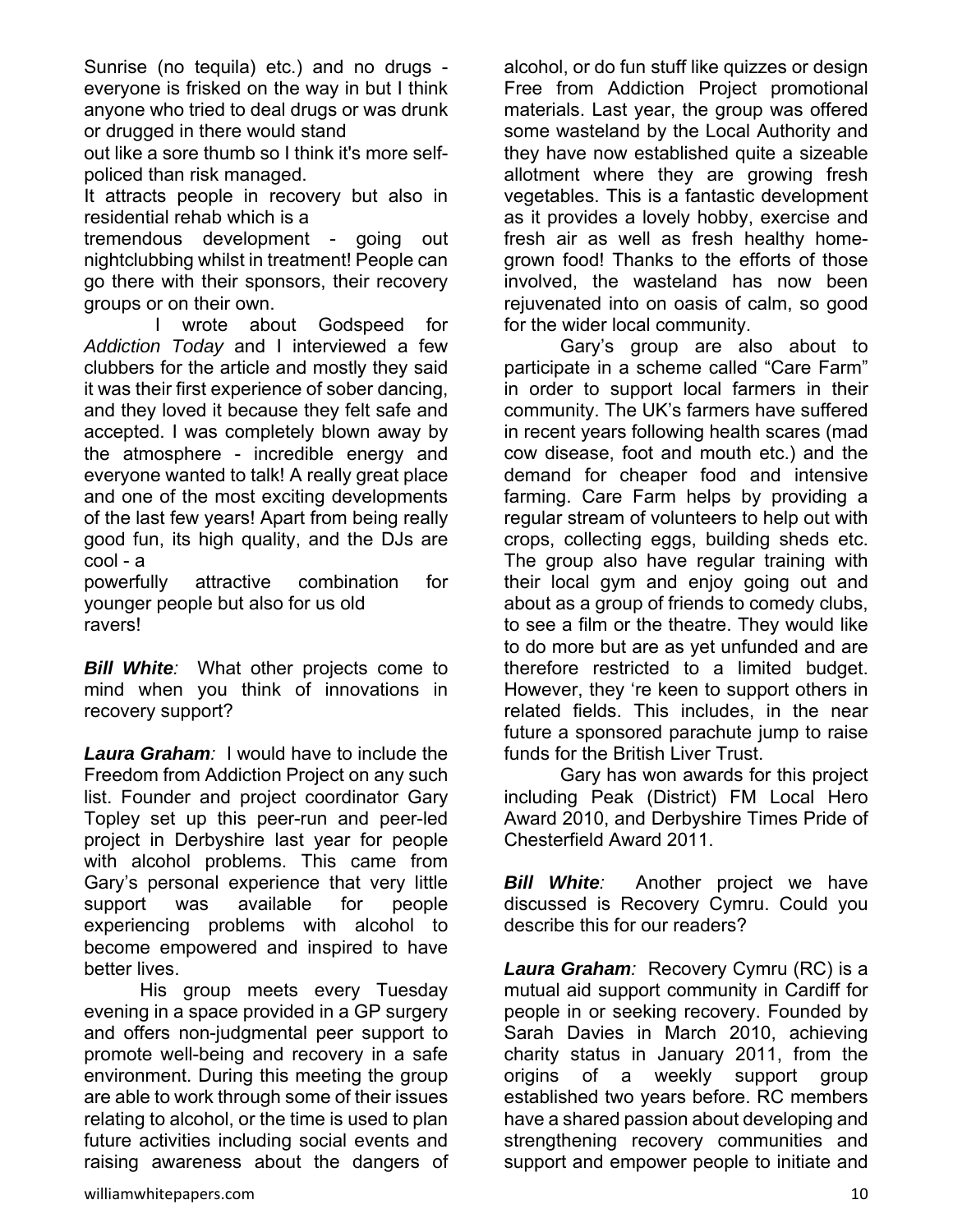continue recovery journeys in pursuing fulfilment, exploring their skills and interests and improving their quality of life.

 As well as people in or seeking recovery, RC includes others such as family members, volunteers and professionals (three student doctors are about to undertake work placements at RC in order to understand recovery from addiction). However, the activities are designed and run by people in recovery and include self-help, support, advice and friendship, positive and meaningful activities, new skills, hobbies and community networks, relapse prevention and management and awareness raising, recovery advocacy and community building.

 RC is now supported by the Welsh Assembly Government and has full project funding for two years as part of a wider research programme in Wales. The groups provide a "relaxed" time in which people can share experiences and understanding with a focus on life rather than addiction. RC has a music project "For-Matt" where people have learned to play instruments and make music. RC have various other activity groups such as crafts, and "activity Saturdays". RC strongly believe in the reciprocal benefits of volunteering and have been able to participate in some great local community events. This has included the "Great Taff Tidy" which was a community event to clean up the river Taff in Wales and they have taken part in two sponsored runs including a recent event in support of the Cystic Fibrosis Trust. RC is at the heart of organising the first Welsh Recovery Walk in Cardiff in September.

*Bill White:* I've recently become interested in projects that integrate athletic competition into recovery support activities. Are there any such projects in the UK?

*Laura Graham:* Sadly, we lost David Bruce earlier this year but his legacy of Glasgowbased Carlton Athletic Recovery Group (CARG) will hopefully run for years to come. David established CARG in 1985 as a football team and support group for people in recovery. Based on his own experience of addiction, he was clear that participation at

 CARG concentrates on fitness through running, fitness training and football. David published a book about CARG and his experiences of addiction and recovery in 2005 called "Alive and Kicking". CARG members have got involved with great adventures including mountain climbing, following the Inca Trail in Peru, marathons, winning football matches and tournaments, all off their own steam (again, CARG is unfunded), and their own hard work in getting to fitness levels enough to be able to participate. David is quoted as saying that "…the goal at Carlton Athletic is to be ODCs (Ordinary Decent Citizens), maybe outstanding citizens in some cases."

 Down in Bournemouth, Streetscene a treatment charity has developed links with Boscombe Celtic football club which was started by a member of staff at Streetscene. People in early recovery there can take part in local Football Association games. Streetscene also have a fishing club.

*Bill White:* Are there any efforts to increase recovery support services available to people who are in medication-assisted treatment, such as with methadone or buprenorphine?

*Laura Graham:* I think most organisations mentioned would welcome all but my observation is that most groups aimed at people who are still receiving treatment are defined as "service user" groups, as in still using the services. There are hundreds of service user groups and have many variations including those open only to current service users, those which are open to former and current service users, and those who are open to anyone currently using a service and people in recovery generally but not necessarily connected to the service hosting the service user group.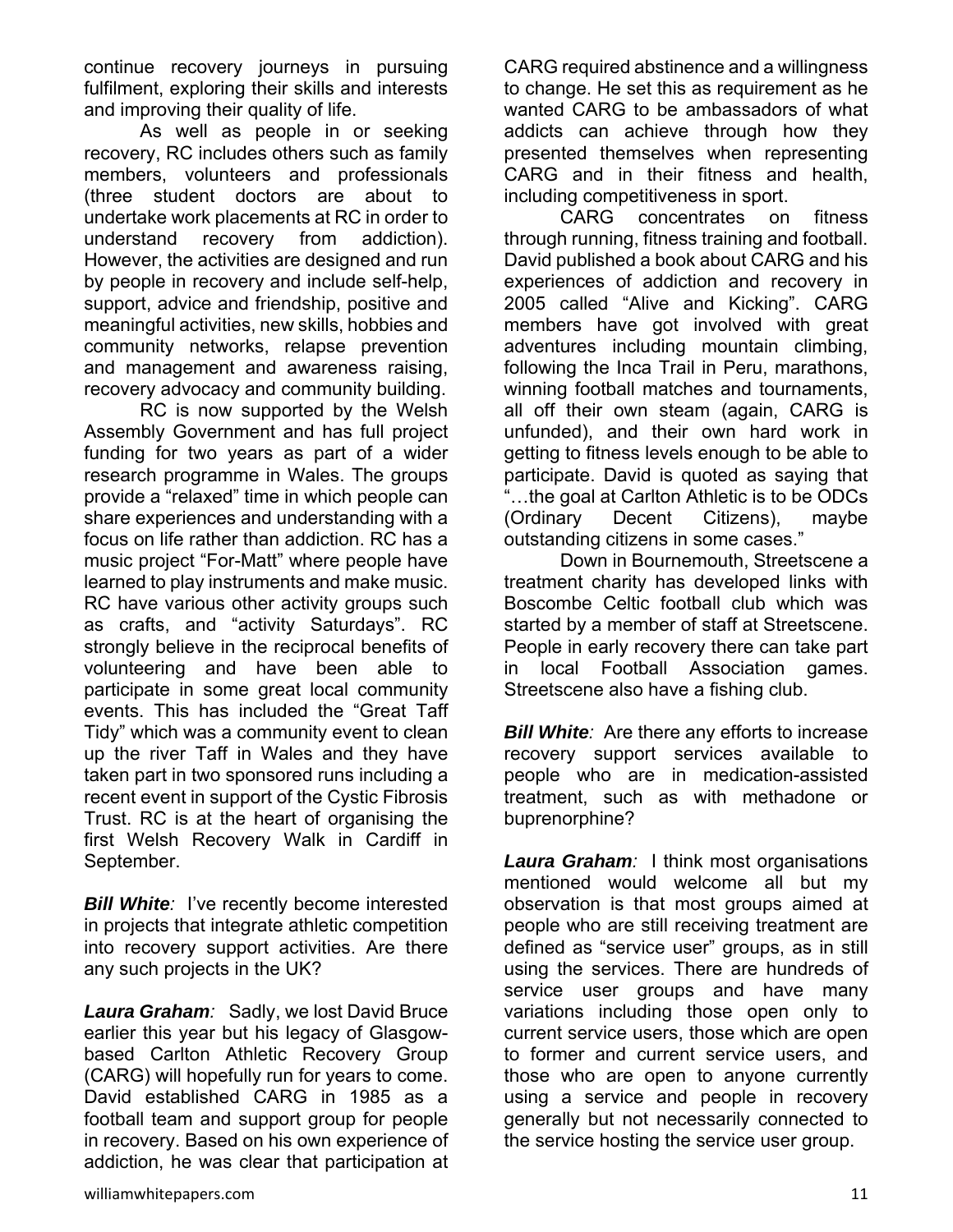I met a guy recently who has just set up a service user advocacy group as a social enterprise where he is developing support outside of any particular service in order to help people to make independent and informed choices about their medication so that they can move on in their journey. Its early days but I think it's a great move forward. He has had his own difficult journey through the medication minefield and as he says huge "power struggles" with people who knew best only to appreciate how unhelpful this was. He and a team of volunteers offer advice and advocacy in medical situations for people on medication for their opiate problems. A hugely important support service.

*Bill White:* You have made a special plea about the need to include the choices of offenders within the recovery movement in the UK. Could you describe any recovery support activities linked to your courts or prisons?

*Laura Graham:* I think it is important that people in recovery in prison are not left out of the current debate. There is so much going on in prison where prisoners help each other but it is largely unrecognised. We need to acknowledge the value of their work and increase understanding about this.

 Our prisons are hives of peer support activity. I worked at the National Offender Management Service for almost ten years in various management roles including developing suicide and self-harm prevention policy in prison. All adult prisons in England and Wales have Listener schemes. Listeners are prisoners who are trained and supported by the Samaritans to provide a confidential, sympathetic ear to fellow prisoners who may feel suicidal or otherwise in crisis. The opportunity to become a Listener is open to any prisoner with the necessary listening and befriending skills, irrespective of their offence, legal status or their willingness to engage in offending behaviour programmes. Equally, all prisoners have equal access to Listeners. Listeners are an incredible force, hugely valued by their peers and prison staff as they are so important in supporting people through difficult times and experiences.

 I also worked on the development of the offender drug strategy. Some prisons, although not nearly enough, have a Prisoner Advice Drug Service (PADS). PADS workers are prisoners who have graduated from drug courses and are trained to deliver information to other prisoners about drugs and drugs services. PADS can provide useful information to other prisoners so that they can make informed choices about what treatments or courses they can refer themselves to.

 There are also the Insiders who are prisoners that can provide practical information to people early after they have arrived at an establishment in order to make them aware of available courses and classes, the layout of the prison, details about the regime etc. In recent years, prisoners have got involved in supporting other prisoners on prison healthcare wings. All of this peer to peer engagement is so useful to all involved including the empowerment of those in these positions. There are other schemes that develop mentoring, buddying and practical skills like prisoners teaching other prisoners to read and write etc.

 An estimated forty per cent of prison drugs workers working in prison are people in recovery. Usually, these paid staff are provided by charities working in the drug sector rather than employed directly by the prison. We do have some great prison officers performing drug worker roles but they are reflexive to being re-deployed should there be a lack of staff elsewhere in a prison which in turn can mean a disruption to a prisoner's engagement in a drugs programme.

 We have an amazing charity, the Rehabilitation of Addicted Prisoner Trust (RAPt) who deliver intensive abstinencebased drugs programmes in prison and beyond. They have worked hard for many years in supporting people to make positive changes in their lives and are very a highly regarded organisation because of the commitment of their workforce who are very skilled at what they do, inspirational and are